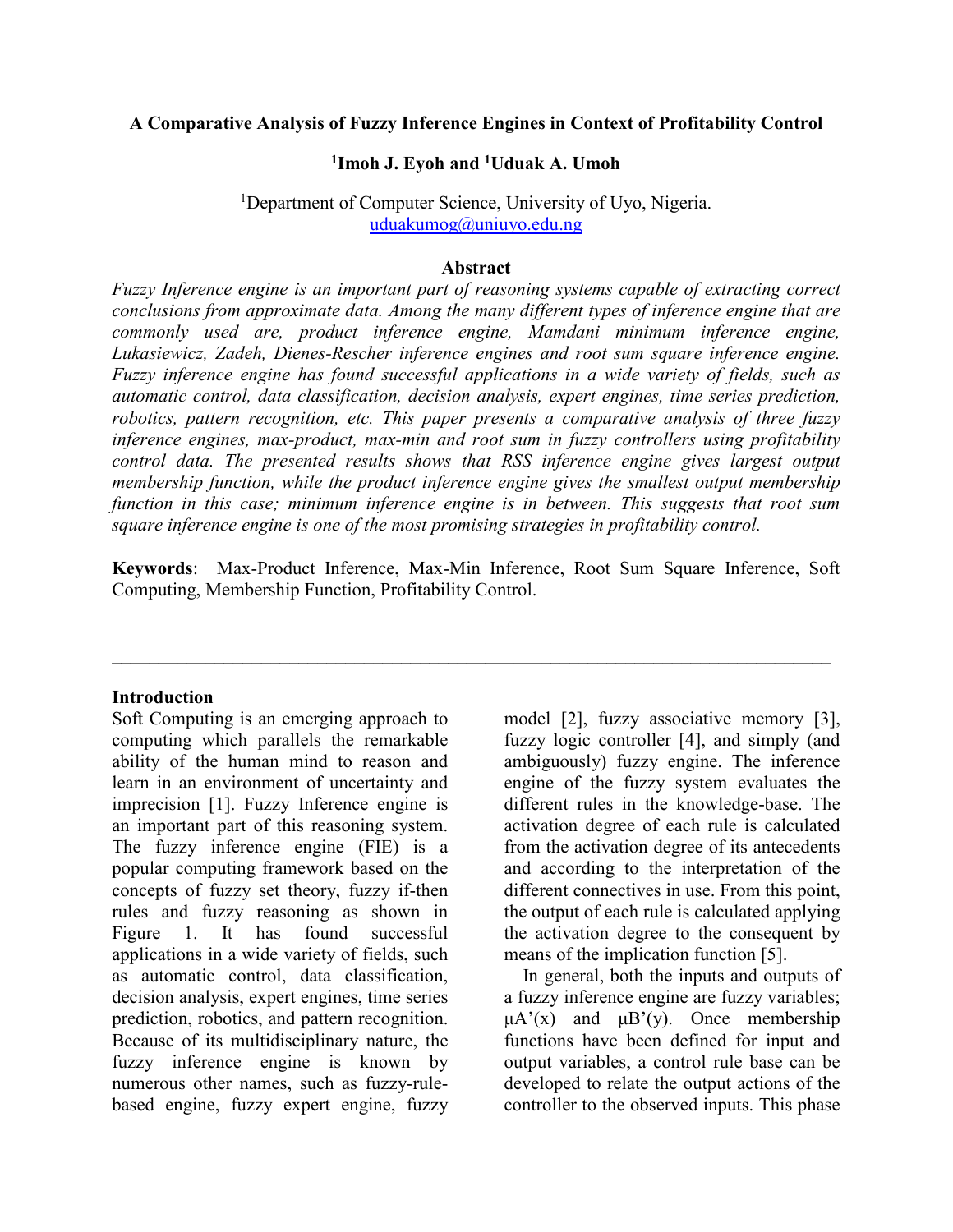is known as the inference, or rule definition portion, of fuzzy logic. Among the many different types of inference engine that are

.

commonly used are, product inference engine, minimum inference engine and root sum square inference engine



In a fuzzy inference engine, fuzzy logic principles are used to combine the fuzzy IFTHEN rules in the fuzzy rule base into a mapping from a fuzzy set A' in *U* to a fuzzy set *B'* in V. Fuzzy IF-THEN rule is interpreted as a fuzzy relation in the inputoutput product space *U* x V, and a of implications are proposed by [6] that specify the fuzzy relation. If the fuzzy rule base consists of only a single rule, then the generalized modus ponens specifies the mapping from fuzzy set A' in *U* to fuzzy set

$$
\mu Q_M(x, y) = \mu_{Ru}(1)(x, y) + \dots + \mu_{Ru}(M)(x, y)
$$
  

$$
\mu Q_G(x, y) = \mu_{Ru}(1)(x, y) * ... * \mu_{Ru}(M)(x, y)
$$

In individual-rule based inference, each rule in the fuzzy rule base determines an output fuzzy set and the output of the whole fuzzy inference engine is the combination of the M

$$
\mu B'(y) = \mu B'_1(y) + \dots + \mu B'_M(y) \n \mu B'(y) = \mu B'_1(y) * ... * \mu B'_M(y)
$$

There are also fuzzy inference engines like; Dienes-Rescher implication, Lukasiewicz implication, Zadeh implication, Gödel implication, or Mamdani implications, and different operations for the t-norms and snorms in their various formulas.

B' in V. Because any practical fuzzy rule base constitutes more than one rule, there are two ways to infer with a set of rules: composition based inference and individualrule based inference. In composition based inference, all rules in the fuzzy rule base are combined into a single fuzzy relation in *U* x V, which is then viewed as a single fuzzy IF-THEN rule. Composition based inference have two combinations: Mamdani and Gödel combinations. These models are shown in (1) and (2) respectively;

## ) (1)  $(2)$

individual fuzzy sets. The combination can be taken either by union (3) or by intersection (4).

# (3) (4)

In [6], product inference engine uses; (I) individual rule based inference with union combination, (ii) Mamdani's product implication, and (iii) algebraic product for all the t-norm operators and max for all the s-norm operators. If the fuzzy set *A'* is a fuzzy singleton, that is, if (5),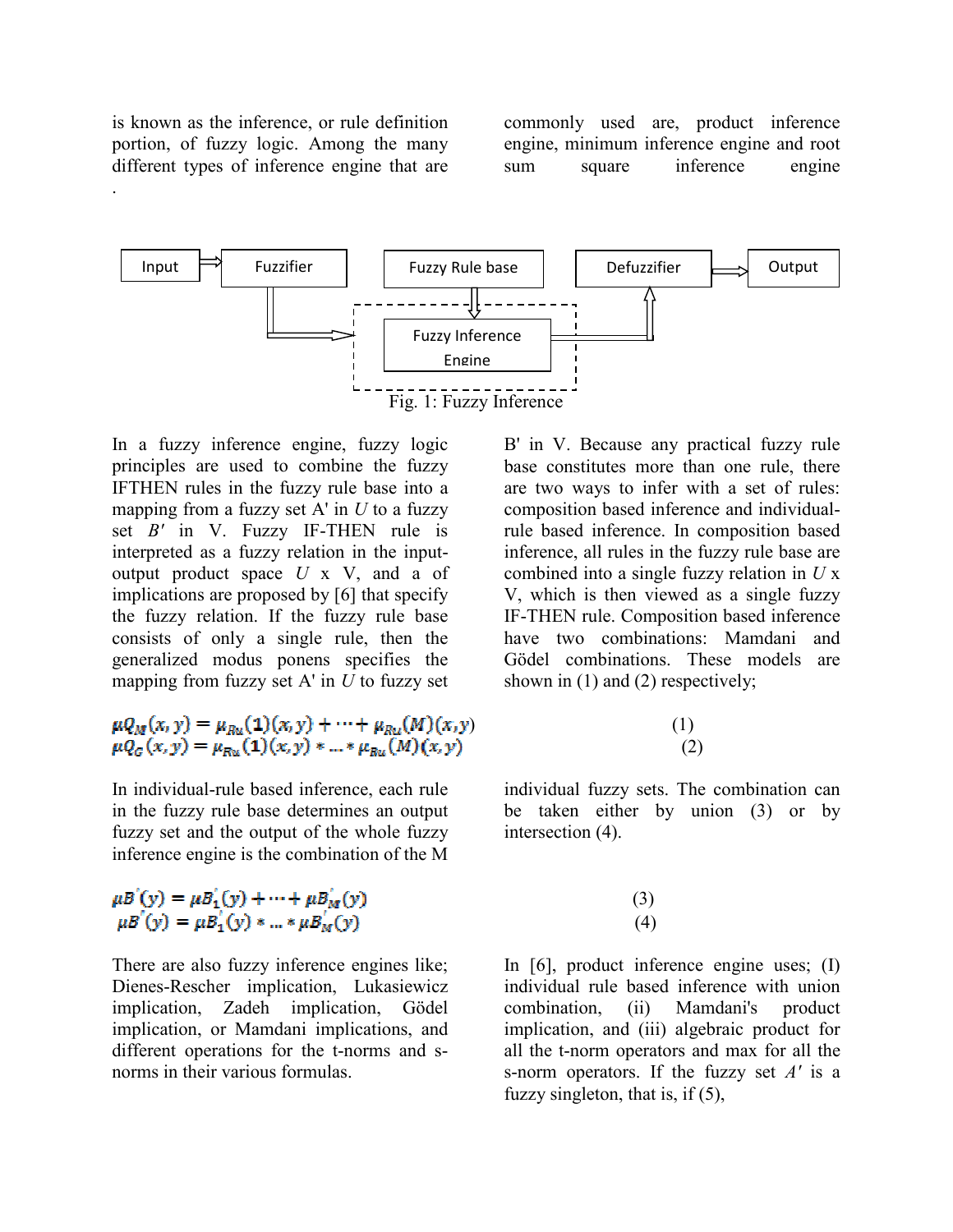$$
\mu A'(x) = \begin{cases} 1 \text{ if } x = x^* \\ 0 \text{ otherwise} \end{cases}
$$
 (5)

where  $x^*$  is some point in U, then the product inference engine is simplified and obtained as  $(6)$ .

$$
\mu B'(y) = \max_{i=1}^{M} [\prod_{i=1}^{n} \mu A_i^l(x_i^*) \mu B'(y) \tag{6}
$$

That is, given fuzzy set *A'* in *U,* the product inference engine gives the fuzzy set B' in V. The MAX-DOT or MAX-PRODUCT method scales each member function to fit under its respective peak value and takes the horizontal coordinate of the "fuzzy" centroid of the composite area under the function(s) as the output. Essentially, the member function(s) are shrunk so that their peak equals the magnitude of their respective function ("negative", "zero", and "positive"). This method combines the influence of all active rules and produces a smooth, continuous output.

Minimum Inference Engine uses: (i) individual-rule based inference with union combination, (ii) Mamdani's minimum implication, and (iii) min for all the t-norm operators and max for all the s-norm operators. The minimum inference engine is simplified and obtained as (7).

$$
\mu B'(y) = \max_{i=1}^{M} [\min(\mu A_1^l(x_1^*), \dots, \mu A_n^l(x_n^*), \mu B^l(y))]
$$
(7)

That is, given fuzzy set *A'* in U, the minimum inference engine gives the fuzzy set B' in V The MAX-MIN inference technique tests the magnitudes of each rule and selects the highest one. The horizontal coordinate of the "fuzzy centroid" of the area under that function is taken as the output. This method does not combine the effects of all applicable rules but does produce a continuous output function and is easy to implement. The product inference engine and the minimum inference engine are the most commonly used fuzzy inference engines in fuzzy systems and fuzzy control. The main advantage of them is their computational simplicity; this is especially true for the product inference engine. Also, they are intuitively appealing for many practical problems, especially for fuzzy control. One disadvantage of the product and minimum inference engines is that if at some  $x \in U$  the  $\mu A_i^1(x)$ 's are very small, then the  $\mu B'(y)$  will be very small and this may cause problems in implementation. Lukasiewicz, Zadeh and Dienes-Rescher fuzzy inference engines overcome the disadvantage associated with product and Mamdani's fuzzy inference engines.

In Lukasiewicz inference engine, we use: (i) individual-rule based inference with intersection combination, (ii) Lukasiewicz implication, and (iii) min for all the t-norm operators. Wxe obtain as (8).

$$
\mu B'(y) = min_{i=1}^{M} \left\{ sup_{X \in U} \min \left[ \mu A'(X), \mathbf{1} - min_{i=1}^{n} \left( \mu A_i^{i}(x_i) \right) + \mu B^{i}(y) \right] \right\}
$$
(8)

That is, for given fuzzy set A' in U, the Lukasiewicz inference engine gives the fuzzy set B' in V.

In Zadeh inference engine uses: (i) individual rule based inference with intersection combination, (ii) Zadeh implication, and (iii) min for all the t-norm operators to obtain (9).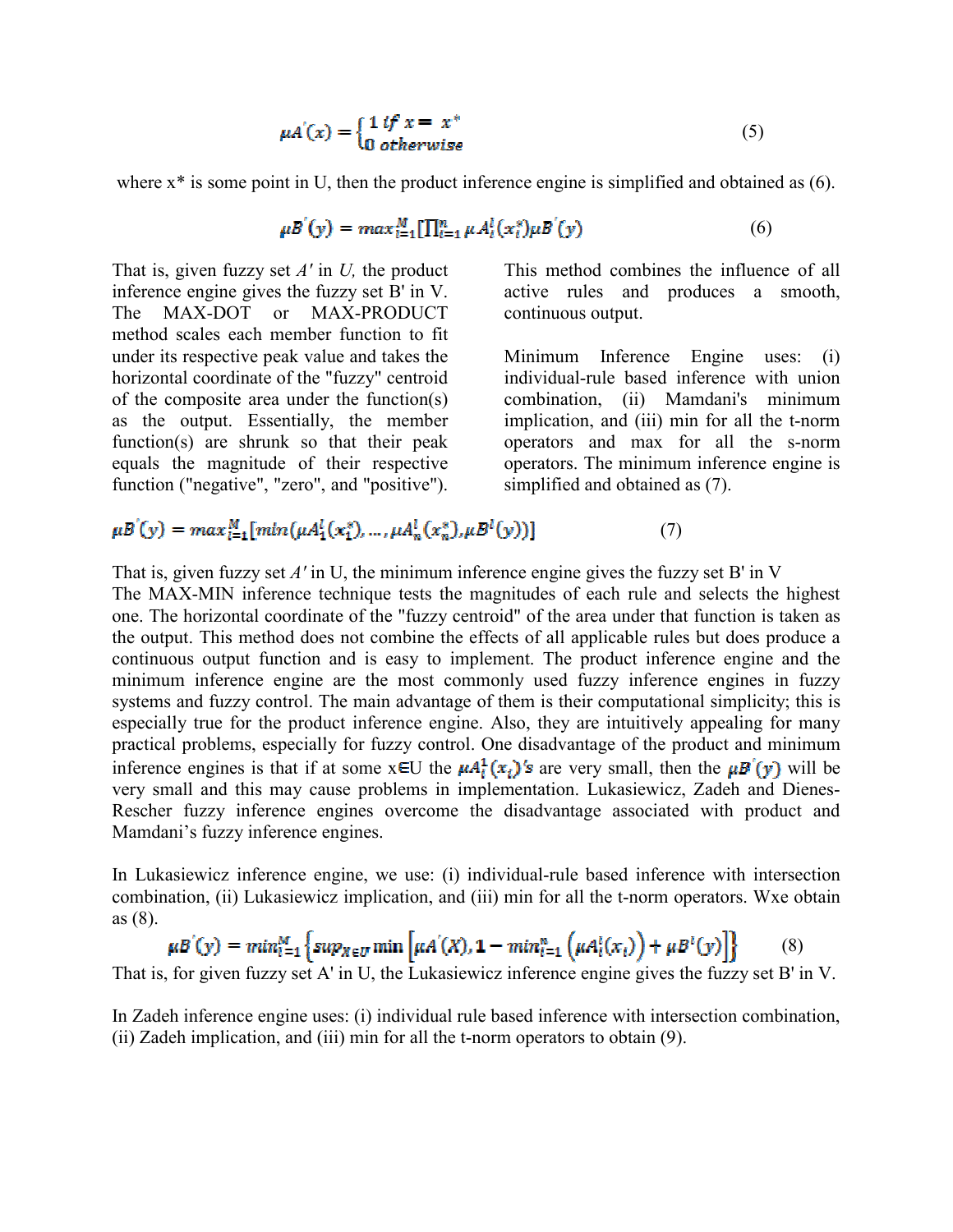$$
\mu B'(y) = min_{i=1}^{M} \{ sup_{X \in U} \min \left[ \mu A'(X), \max \left( \min \left( \mu A_1^{i}(x_1), \dots, \mu A'(x_n), \mu B^{i}(y) \right), 1 - \min_{i=1}^{n} \left( \mu A_i^{i}(x_i) \right) \right) \} \}
$$

(9)

In Dienes-Rescher inference engine, we use the same operations as in the Zadeh inference engine, except Zadeh implication

is replaced with the Dienes-Rescher implication and presented in (10).

$$
\mu B'(y) = \min_{l=1}^{M} \{ \sup_{X \in U} \min \left[ \mu A'(X), \max \left( 1 - \min_{i=1}^{n} \left( \mu A_i^l(x_i), \mu B^l(y) \right) \right) \right] \tag{10}
$$

In [6], if A' is a fuzzy singleton, then the Lukasiewicz, Zadeh and Dienes-Rescher

.

.

inference engines are simplified to  $(11)$  – (13) respectively

**College** 

$$
\mu B'(y) \min_{i=1}^{M} [1, 1 - \min_{i=1}^{n} \left( \mu A_i^l(x_i^*) \right) + \mu B^l(y)] \tag{11}
$$

$$
\mu B'(y) = \min_{i=1}^{M} \{ \max \left[ \min \left( \mu A_1^1(x_i^*), \dots, \mu A_n^1(x_n^*), \mu B^1(y) \right), 1 - \min_{i=1}^{n} \left( \mu A_i^1(x_i^*) \right) \right] \} \tag{12}
$$

$$
\mu B'(y) = \min_{i=1}^{M} \{ \max \left[ 1 - \min_{i=1}^{n} \left( \mu A_i^l(x_i^*) \right), \mu B'(y) \right] \} \tag{13}
$$

The ROOT-SUM-SQUARE (RSS) is often called RMS or Root Mean Squared. RMS is the incorrect term because we are adding the tolerances, not averaging the tolerances. In Fuzzy Inference Systems, RSS technique combines the effects of all applicable rules, scales the functions at their respective .

magnitudes, and computes the "fuzzy" centroid of the composite area. This method is more complicated mathematically than other methods. RSS is a common technique that is used mostly because it seems to give the best weighted influence to all firing rules. RSS analysis has the following form

$$
RSS = \sqrt{\sum R^2} = \sqrt{(R_1^2 + R_2^2 + R_3^2 + \dots, + R_n^2)}
$$
(14)

Where  $R_1, R_2, R_3, \ldots, R_n$  are strength values of different rules which share the same. RSS

calculation comes from the relationship for total assembly standard deviation as  $(15)$ .

$$
\sigma_{\text{Total}} = (\sigma^2_1 + \sigma^2_2 + \dots + \sigma^2_n)^{1/2} \tag{15}
$$

This paper performs comparative analysis based on Max Product (2), Max Min (3) and Root Sum Square (11) fuzzy inference methodologies in fuzzy controllers. We employ profitability control data based on [7], in the analysis of our work. Results indicate that RSS inference engine gives

largest output membership function, while the product inference engine gives the smallest output membership function in this case; minimum inference engine is in between.

[8] study a complete framework of Modified Adaptive Fuzzy Inference Engine (MAFIE)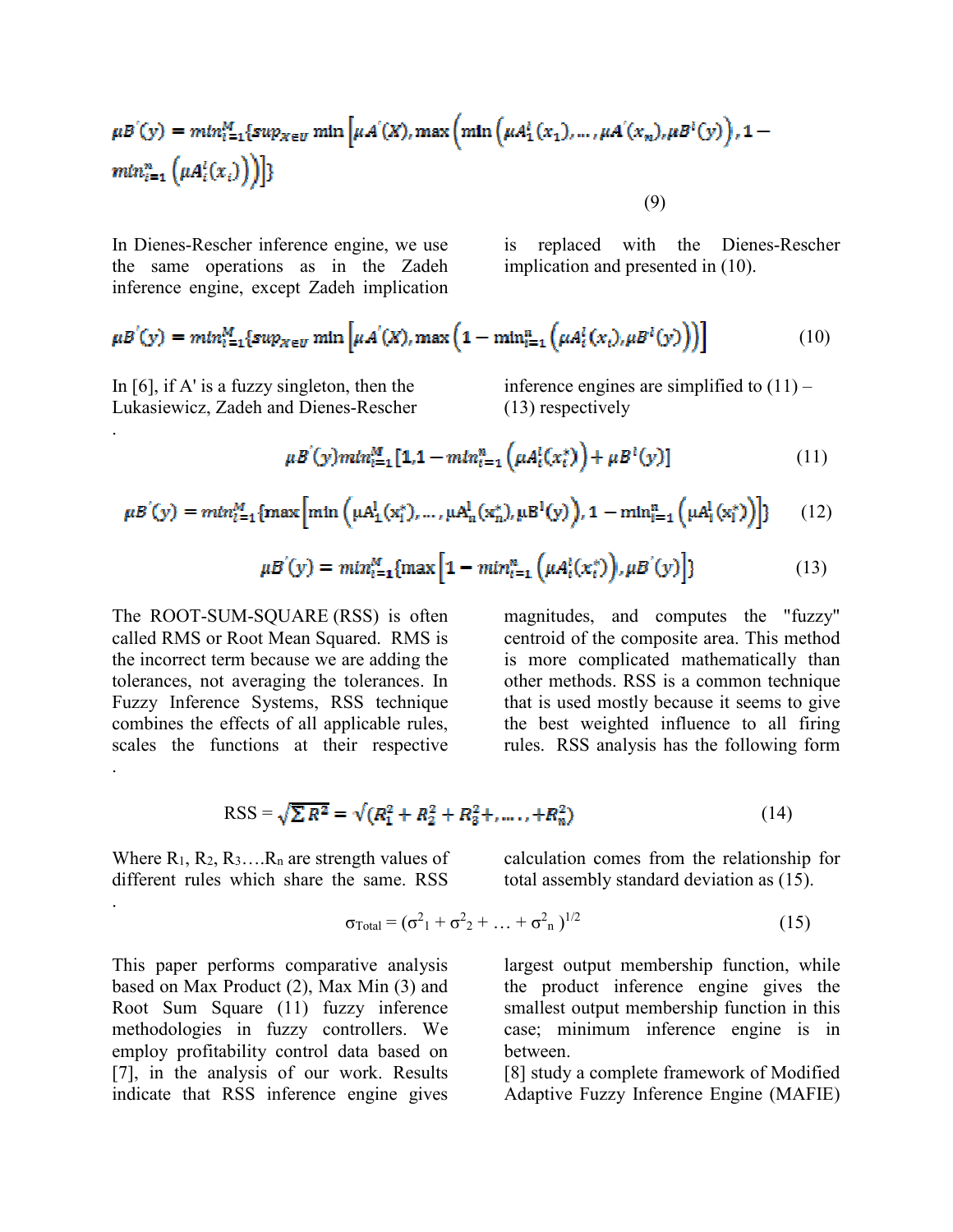and its application. He designs a modified apriori algorithm technique is to reduce a minimal set of decision rules based on inputoutput dataset. In this paper a TSK type fuzzy inference system is constructed by the automatic generation of membership functions and fuzzy rules by the hybrid fuzzy clustering (Fuzzy C-Means and Subtractive Clustering) and apriori algorithms techniques, respectively. The generated adaptive fuzzy inference engine is adjusted by the least-square estimator and a conjugate gradient descent algorithm towards better performance with a minimal set of fuzzy rules. The proposed MAFIE is able to reduce the number of fuzzy rules which increases exponentially when large input dimensions are involved.

 [9] design a TSK type fuzzy inference system by the automatic generation of membership functions and rules by the fuzzy c-means clustering and Apriori algorithm technique, respectively. The generated adaptive fuzzy inference engine is adjusted by the least-squares fit and a conjugate gradient descent algorithm towards better performance with a minimal set of rules. The proposed MAFIE is able to reduce the number of rules which increases exponentially when more input variables are involved. [10] propose models based on fuzzy inference systems (FISs) for calculating the resonant frequency of rectangular microstrip antennas (MSAs) with thin and thick substrates are presented. The study uses Mamdani FIS model and Sugeno FIS model to compute the resonant

frequency. The parameters of FIS models are determined by using various optimization algorithms. The performances of FIS models are compared with each other and the best result is obtained from the Sugeno FIS model trained by the least squares algorithm. [11] describes the design and implementation of an inference engine for the execution of Fuzzy Inference Systems (FIS). The engine is implemented as a component to be referenced by other applications locally or remotely as a web service. The distinctive characteristic of this component is the ability to define fuzzy objects and attributes. [12] study a novel modified adaptive fuzzy inference system and its application to pattern classification. [13] studies application of fuzzy logic concept to profitability quantification in plastic recycling. [14] designs a neuro-fuzzy linguistic approach in optimizing the flow rate of a plastic extruder process. [15] presents fuzzy rule-base frame work for the management of tropical diseases. [16] proposes a fuzzy-neural network model for effective control of profitability in a paper recycling plant. [17] carryout performance evaluation of membership functions on fuzzy logic controlled AC voltage controller for speed control of induction motor drive. [18] study comparative analysis of fuzzy power system stabilizer using different membership functions. [19] present the design and implementation of three fuzzy inference systems (FIS) based on Mamdani's ethod for automatically assessing Dijkstra's algorithm learning by processing the interaction log provided by GRAPHs.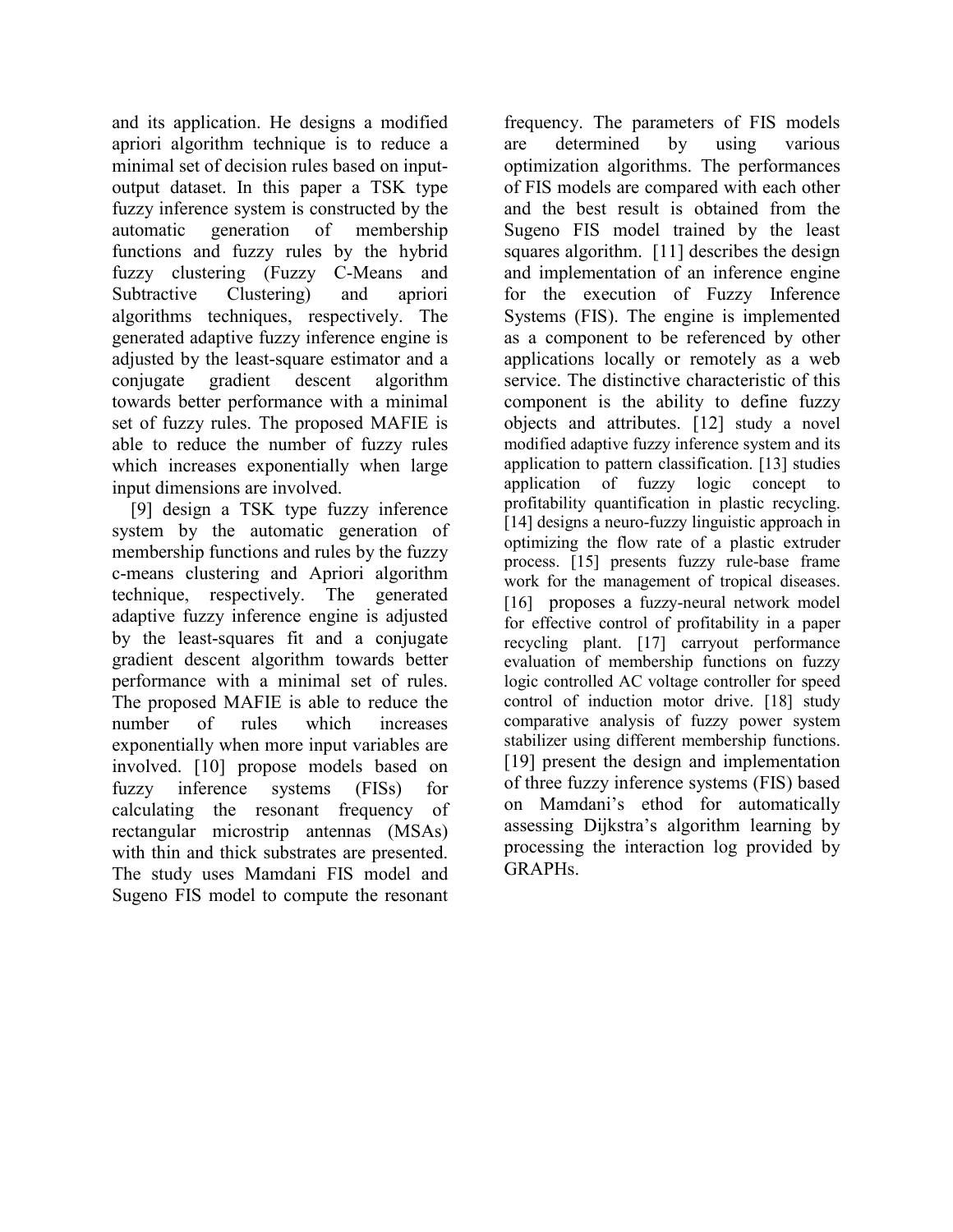#### **Research methodology**

Figure 2 shows system architecture of fuzzy inference engine.



#### **Fig. 2: System Architecture of Fuzzy inference Mechanisms for Profitability control.**

 Fuzzy Input takes fuzzy input labels (NB, NS, NE, ZE, PO PS, PB) and determines the degree to which they belong to each of the appropriate fuzzy sets via membership functions [20]. Once the inputs are fuzzified, we know the degree to which each part of the antecedent are satisfied for each rule. The fuzzy logical operators are applied to evaluate the composite firing strength of the rule if a given rule has more than one part. The implication method is defined as the shaping of the output membership functions on the basis of the firing strength of the rule. The input for the implication process is a single number given by the antecedent, and the output is a fuzzy set. Aggregation is a process whereby the outputs of each rule are

unified. Aggregation occurs only once for each output variable. The input to the aggregation process is the truncated output fuzzy sets returned by the implication process for each rule. Fuzzy output of the aggregation process is the combined output fuzzy set. The aggregated output fuzzy set forms the input for the defuzzification process.

 In this paper, fuzzy implication is modelled by Mamdani's minimum Operator, (MAX-MIN) method and the sentence connective *also* is interpreted as oring the propositions and defined by max operator. The firing levels of the 49 rules, denoted by  $\alpha_i$ , i = 1, 2 are computed by

$$
\alpha_1 = E_1(x_0) \wedge EC_1(y_0), \alpha_2 = E_2(x_0) \wedge CE_2(y_0)
$$
\nThe individual rule outputs are obtained by

\n
$$
(16)
$$

$$
C'_{1}(w) = (\alpha_{1} \wedge C_{1}(w)), C'_{2}(w) = (\alpha_{2} \wedge C_{2}(w))
$$
\n(17)

Then the overall system output is computed by oring the individual rule outputs

$$
C(w) = C'_{1}(w) \vee C'_{2}(w) = (\alpha_{1} \wedge C_{1}(w)) \vee (\alpha_{2} \wedge C_{2}(w))
$$
\n(18)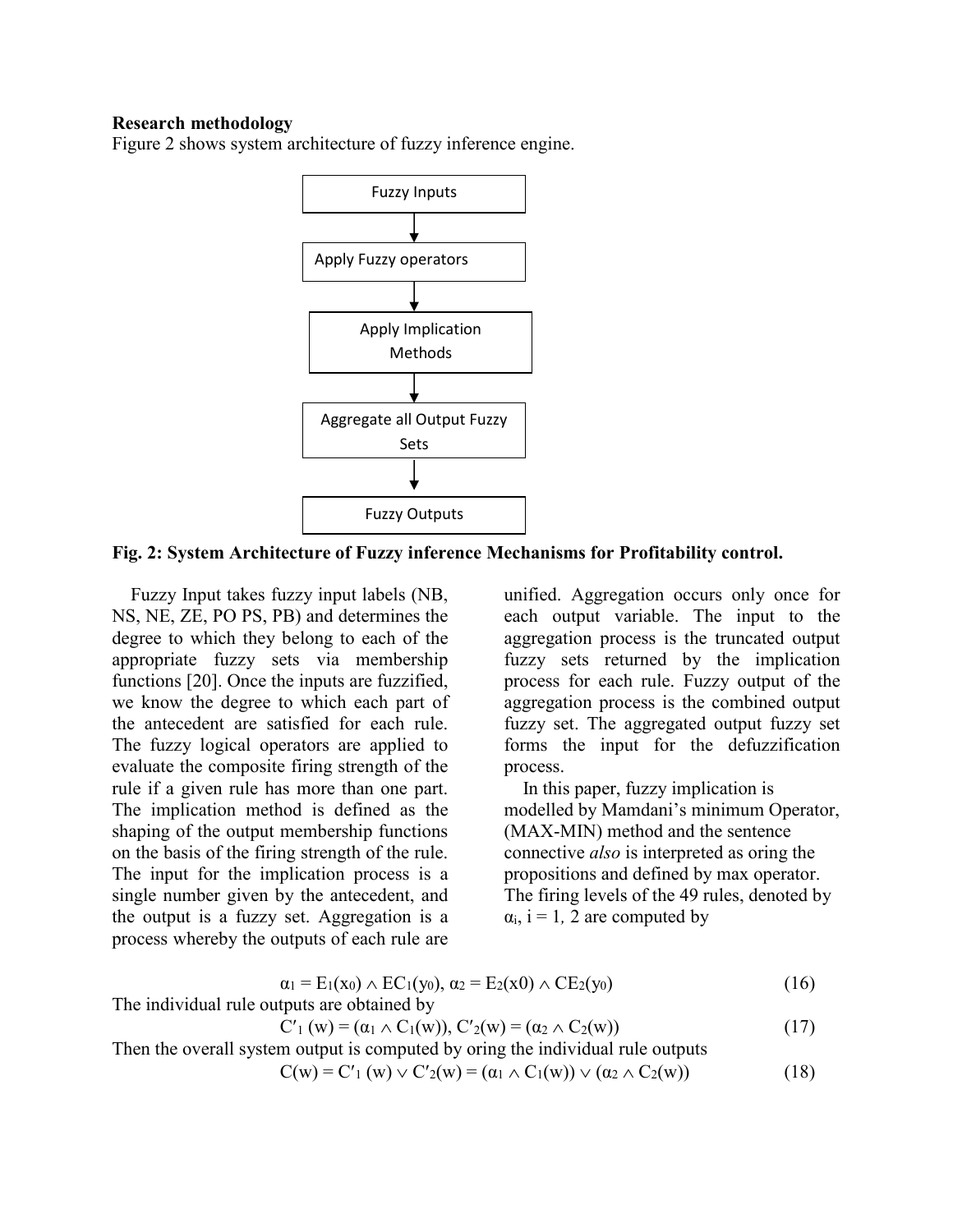For example, if Rules 41, 42 48 and 49 fire from the rule base presented in [7](Umoh et al, 2010a)[19] (Umoh et al, 2010b), when error and change in error values are selected to be  $+95$  and  $+95$  and their corresponding degrees of membership are  $PS = 0.2$   $PB =$ 

0.8 PO = 0.0 for error and  $PS = 0.2$ , PB=0.8 and  $PO = 0.0$  for change in error. The MAX-MIN inference for Profit (P), Low Profit (LP) and High Profit (HP) membership function is calculated in (19).

For P,  
\n
$$
\begin{aligned}\n\alpha_{48} &= 0.2; C_{48}(w) = 0.2\\
C'_{48}(w) &= (0.2 \land 0.2) = 0.2\\
C(w) &= 0.2\\
C(w) &= 0.2\\
C'_{41}(w) &= (0.2 \land 0.2) = 0.2\\
C(w) &= 0.2\\
C(w) &= 0.2\n\end{aligned}
$$
\nFor HP,  
\n $\begin{aligned}\n\alpha_{42} &= 0.2; C_{42}(w) = 0.2\\
\alpha_{42} &= 0.2; C_{42}(w) = 0.2\\
A_{49} &= 0.8; C_{49}(w) = 0.8\\
C_{42}(w) &= (0.2 \land 0.2) = 0.2\\
C'_{49}(w) &= (0.8 \land 0.8) = 0.8\\
C(w) &= C_{42}(w) \lor C_{49}(w) = (0.2 \lor 0.8)\\
C(w) &= 0.8\n\end{aligned}$ \n(19)

The fuzzy implication is modelled using MAX- PRODUCT or MAX – DOT method called Larsen's product operator and the sentence connective *also* is interpreted as

oring the propositions and defined by max operator. Let us denote αi the firing level of the i-th rule,  $i = 1, 2$ 

$$
\alpha_1 = E_1(x_0) * EC_1(y_0), \alpha_2 = E_2(x_0) * CE_2(y_0)
$$
\n
$$
\text{The individual rule outputs are obtained by}
$$
\n
$$
C'_1(w) = (\alpha_1 * C_1(w)), C'_2(w) = (\alpha_2 * C_2(w))
$$
\n
$$
(21)
$$

Then membership function of the inferred consequence *C* is pointwise given by  $C(w) = (\alpha_1 C_1(w)) \vee (\alpha_2 C_2(w))$  (22)

 For example, if Rules 41, 42, 48 and 49 fire from the rule base when error and change in error values are selected to be +95 and +95 and their corresponding degrees of membership are  $PS = 0.2$   $PB = 0.8$   $PO =$ 

0.0 for error and  $PS = 0.2 PB = 0.8 PO = 0.0$ for change in error. The MAX-PRODUCT inference for Profit (P), Low Profit (LP) and High Profit (P) membership function is calculated in (23).

For P,  $\alpha_{48} = 0.2$ ;  $C_{48}(w) = 0.2$  $C_{48}$  (w) = (0.2 x 0.2) = 0.04  $C(w) = 0.04$ For LP,  $\alpha_{41} = 0.2$ ;  $C_{41}(w) = 0.2$  $C_{41}$  (w) = (0.2 x 0.2) = 0.04 (23)  $C(w) = 0.04$ For HP,  $\alpha_{42} = 0.2$ ;  $C_{42}(w) = 0.2$  $A_{49} = 0.8$ ;  $C_{49}(w) = 0.8$  $C_{42}$  (w) = (0.2 x 0.2) = 0.04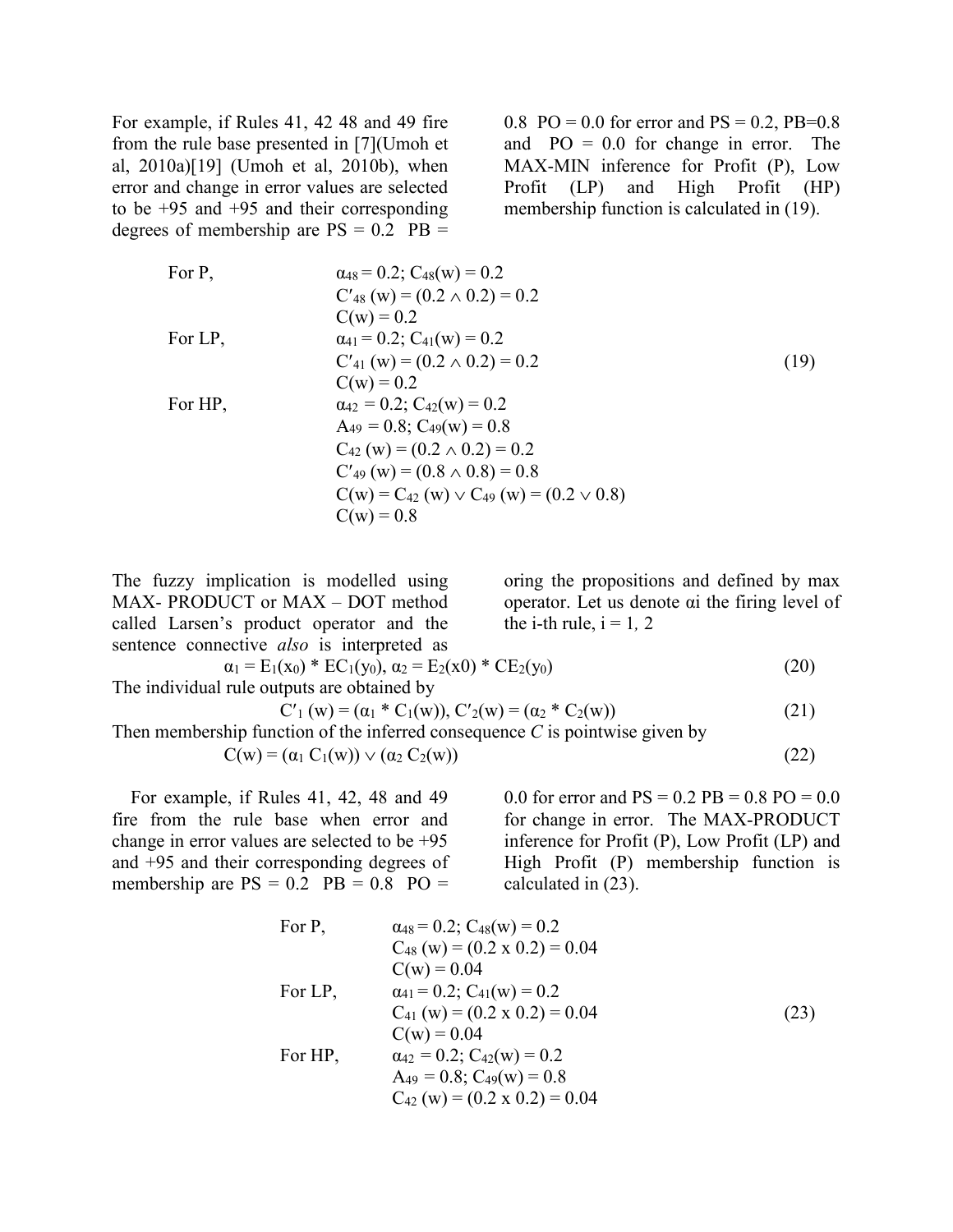$C'_{49}$  (w) = (0.8 x 0.8) = 0.64  $C(w) = C_{42} (w) \vee C_{49} (w) = (0.04 \vee 0.64)$  $C(w) = 0.64$ 

Fuzzy implication modelled using Root Sum Square (RSS) method. In this procedure, the degrees of truths (R) of the rules are

nonzero minimum values using AND operator. The RSS is evaluated as

determined for each rule by evaluating the

$$
RSS = \sqrt{\sum R^2} = \sqrt{(R1^2 + R2^2 + R3^2 + \dots + Rn^2)}
$$

Where R1, R2, R3.... Rn are strength values of different rules which share the same conclusion.

 For example, if rules 41, 42, 48 and 49 fire from the rule base when error and change in error are selected as +95 and +95 and their corresponding degrees of

membership are  $PS = 0.2$   $PB = 0.8$   $PO =$ 0.0 for error and  $PS = 0.2 PB = 0.8 PO = 0.0$ for change in error, the Root Sum Square inference for Profit (P), Low Profit (LP) and High profit (HP) membership function is calculated as follows

Profit (P) = 
$$
\sqrt{R48^2} = \sqrt{(0.2)^2} = 0.2
$$
  
\nLow Profit (LP) =  $\sqrt{R41^2} = \sqrt{(0.2)^2} = 0.2$   
\nHigh Profit (HP) =  $\sqrt{(R42^2 + R49^2)} = \sqrt{((0.2)^2 + (0.8)^2)}$   
\n= (0.04 + 0.64) = 0.82

## **Result and Discussion**

 Tables 1, 2 and 3 show the results of MAX-MIN, MAX-PRODUCT and RSS fuzzy inference methods based on profitability data. Where HL, LL, L, NPNL, P, LP, HP are the linguistic fuzzy subsets represent High Loss, Low Loss, Loss, No Profit No Loss, Profit, Low Profit and High Profit respectively (Umoh et al, 2010 b). The MAX-MIN method tests the magnitudes of each rule and selects the highest one. The horizontal coordinate of the "fuzzy centroid" of the area under that function is taken as the output. This method does not combine the effects of all applicable rules but does produce a continuous output function and is easy to implement. The MAX-DOT or MAX-PRODUCT method scales each member function to fit under its respective peak value and takes the horizontal coordinate of the "fuzzy" centroid of the composite area under the function(s) as the output.

Essentially, the member function(s) are shrunk so that their peak equals the magnitude of their respective function ("negative", "zero", and "positive"). This method combines the influence of all active rules and produces a smooth, continuous output.

 The ROOT-SUM-SQUARE (RSS) method combines the effects of all applicable rules, scales the functions at their respective magnitudes, and computes the "fuzzy" centroid of the composite area. This method is more complicated mathematically than other methods, but is selected for this work since it seemed to give the best weighted influence to all firing rules.

 From research, it is revealed that product inference engine and minimum inference engines are the most commonly used fuzzy inference engines in fuzzy systems and control. The main advantage of them is their computational simplicity. And they are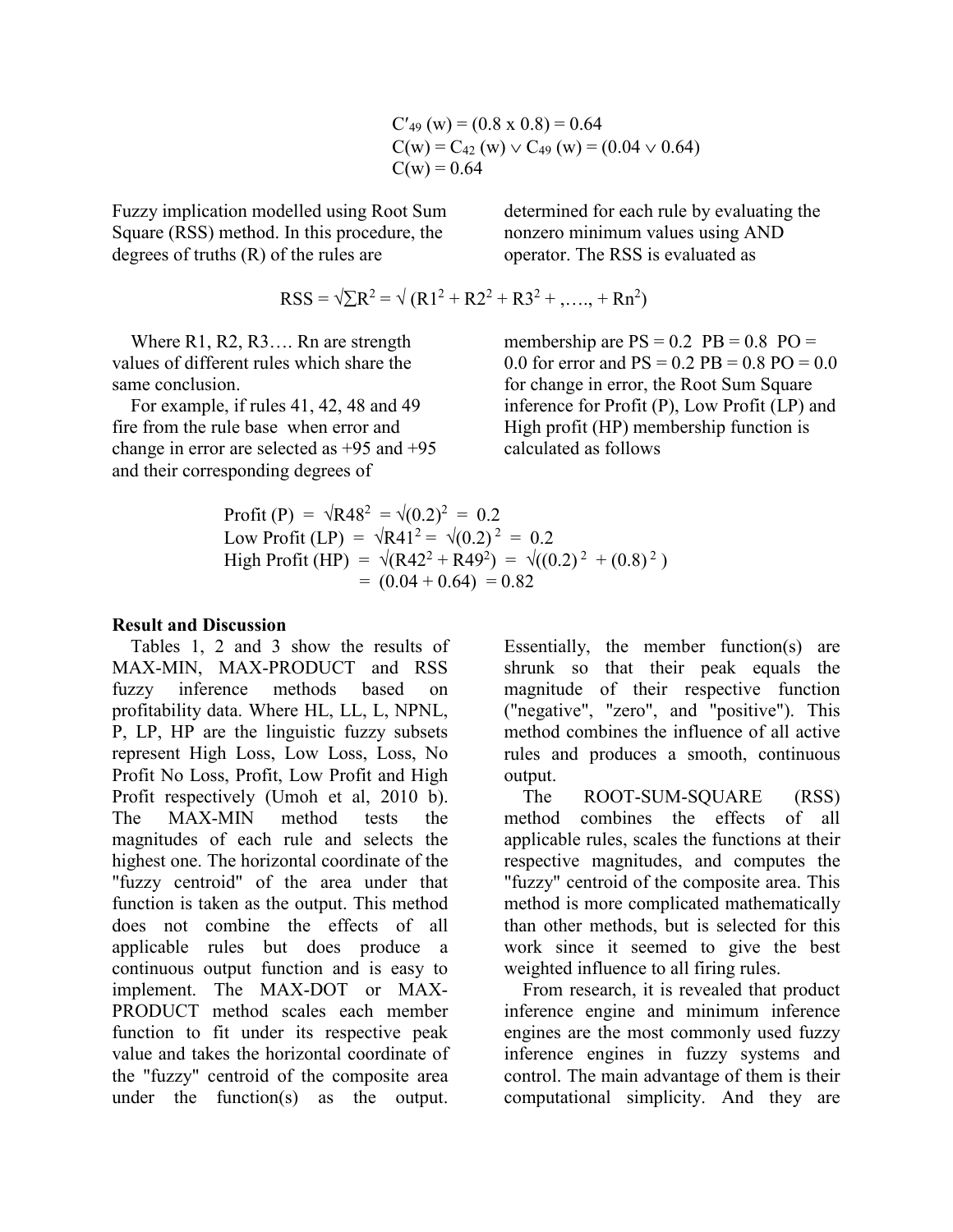intuitively appealing for many practical problems, especially for fuzzy control. However, a disadvantage of the product and minimum inference engines is that if at some  $x \in U$  the  $\mu E_i^l(x_i)$ 's very small the

C′(w) obtained in these methods will be very small and this may cause problems in implementation. Root Sum Square inference engine overcome this disadvantage.

| Tables 1: Result of MAX-MIN fuzzy inference method based on profitability data. |  |  |
|---------------------------------------------------------------------------------|--|--|
|---------------------------------------------------------------------------------|--|--|

| E              | CE             | <b>MAX-MIN</b>           |                          |                          |                          |                          |                          |                          |
|----------------|----------------|--------------------------|--------------------------|--------------------------|--------------------------|--------------------------|--------------------------|--------------------------|
|                |                | HL                       | LL                       | L                        | <b>NPNL</b>              | $\mathbf{P}$             | LP                       | HP                       |
| $-100$         | $-86$          | 0.5                      | $\blacksquare$           | $\blacksquare$           | $\blacksquare$           | $\overline{\phantom{a}}$ | $\overline{\phantom{a}}$ | $\overline{\phantom{a}}$ |
| -86            | $-55$          | 0.5                      | 0.5                      | 0.5                      |                          |                          |                          |                          |
| $-60$          | $-30$          | $\sim$                   | $\blacksquare$           | 0.8                      | 0.5                      | $\overline{\phantom{a}}$ | $\blacksquare$           | $\blacksquare$           |
| $-50$          | $-18$          | $\sim$                   | $\overline{\phantom{a}}$ | 0.5                      | 0.5                      | $\blacksquare$           | $\blacksquare$           | $\overline{\phantom{a}}$ |
| $-30$          | $\overline{0}$ | $\blacksquare$           | $\blacksquare$           | $\overline{\phantom{a}}$ | 0.9                      | $\overline{\phantom{a}}$ | $\blacksquare$           | $\overline{\phantom{a}}$ |
| $-18$          | $+18$          | $\blacksquare$           | $\blacksquare$           | $\blacksquare$           | 0.5                      | 0.5                      | 0.5                      | $\overline{\phantom{a}}$ |
| $\overline{0}$ | $+18$          | $\blacksquare$           | $\overline{\phantom{a}}$ | $\blacksquare$           | 0.5                      | 0.5                      | 0.5                      | $\frac{1}{2}$            |
| $+10$          | $+10$          | $\sim$                   | $\blacksquare$           | $\blacksquare$           | 0.5                      | 0.25                     | 0.5                      | $\overline{\phantom{a}}$ |
| $+18$          | $+18$          | $\mathbf{r}$             | $\overline{\phantom{a}}$ | $\overline{\phantom{a}}$ | 0.5                      | 0.5                      | 0.5                      | $\overline{\phantom{a}}$ |
| $+25$          | $+34$          | $\overline{\phantom{a}}$ | $\blacksquare$           | $\overline{\phantom{a}}$ | $\sim$                   | 0.7                      | 0.28                     | $\overline{\phantom{a}}$ |
| $+40$          | $+50$          | $\blacksquare$           | $\blacksquare$           | $\blacksquare$           | $\sim$                   | 0.5                      | 0.5                      | $\overline{\phantom{a}}$ |
| $+50$          | $+55$          | $\sim$                   | $\blacksquare$           | $\blacksquare$           | $\sim$                   | 0.35                     | 0.5                      | $\overline{\phantom{a}}$ |
| $+55$          | $+67$          | $\blacksquare$           | $\blacksquare$           | $\blacksquare$           | $\blacksquare$           | $\blacksquare$           | 0.65                     | $\overline{\phantom{a}}$ |
| $+55$          | $+55$          | $\overline{\phantom{a}}$ | $\blacksquare$           | $\blacksquare$           | $\overline{\phantom{a}}$ | 0.35                     | 0.65                     | $\blacksquare$           |
| $+67$          | $+75$          | $\blacksquare$           | $\blacksquare$           | $\blacksquare$           | $\overline{\phantom{a}}$ | $\blacksquare$           | 0.75                     | 0.25                     |
| $+75$          | $+75$          | $\overline{\phantom{a}}$ | $\overline{\phantom{a}}$ | $\blacksquare$           | $\overline{\phantom{a}}$ | 0.75                     | 0.75                     | 0.25                     |
| $+84$          | $+75$          | $\sim$                   | $\overline{\phantom{a}}$ | $\blacksquare$           | $\sim$                   | 0.25                     | 0.5                      | 0.25                     |
| $+95$          | $+75$          | $\blacksquare$           | $\blacksquare$           | $\blacksquare$           | $\blacksquare$           | 0.25                     | 0.25                     | 0.75                     |
| $+90$          | $+95$          | $\blacksquare$           | $\overline{\phantom{a}}$ | $\blacksquare$           | $\overline{\phantom{a}}$ | 0.35                     | 0.25                     | 0.65                     |
| $+90$          | $+100$         | $\blacksquare$           | $\blacksquare$           | $\blacksquare$           | $\blacksquare$           | 0.35                     | 0.25                     | 0.65                     |
| $+95$          | $+95$          | $\blacksquare$           | $\blacksquare$           | $\blacksquare$           | $\sim$                   | 0.2                      | 0.2                      | 0.8                      |
| $+95$          | $+100$         | $\blacksquare$           | $\blacksquare$           | $\blacksquare$           | $\blacksquare$           | $\overline{\phantom{a}}$ | $\blacksquare$           | 0.75                     |
| $+100$         | $+95$          | $\blacksquare$           | $\overline{\phantom{a}}$ | $\blacksquare$           | $\sim$                   | 0.2                      | $\overline{\phantom{a}}$ | 0.8                      |
| $+100$         | $+85$          | $\blacksquare$           | $\blacksquare$           | $\blacksquare$           | $\blacksquare$           | 0.5                      | $\blacksquare$           | 0.5                      |
| $+100$         | $+100$         | $\blacksquare$           | $\overline{\phantom{a}}$ | $\blacksquare$           | $\sim$                   | $\blacksquare$           | $\blacksquare$           | 1.0                      |

Tables 2: Results of MAX-Product fuzzy inference method change in error inputs for error and based on profitability data.

| E              | CE       | <b>MAX-PRODUCT</b>       |        |                          |                          |                          |                          |                          |
|----------------|----------|--------------------------|--------|--------------------------|--------------------------|--------------------------|--------------------------|--------------------------|
|                |          | HL                       | LL     | L                        | <b>NPNL</b>              | P                        | LP                       | HP                       |
| $-100$         | $-86$    | 0.25                     | $\sim$ | $\overline{\phantom{0}}$ | $\overline{\phantom{a}}$ | $\overline{\phantom{a}}$ | $\overline{\phantom{a}}$ | $\overline{\phantom{a}}$ |
| -86            | $-55$    | 0.25                     | 0.25   | 0.09                     | $\overline{\phantom{a}}$ | $\overline{\phantom{a}}$ | $\overline{\phantom{a}}$ | $\overline{\phantom{a}}$ |
| $-60$          | $-30$    | $\sim$                   | $\sim$ | 0.65                     | 0.225                    | $\overline{\phantom{a}}$ | $\overline{\phantom{a}}$ | $\overline{\phantom{a}}$ |
| $-50$          | $-18$    | $\blacksquare$           | ۰      | 0.25                     | 0.25                     | $\overline{\phantom{a}}$ | $\overline{\phantom{a}}$ | $\overline{\phantom{a}}$ |
| $-30$          | $\theta$ | $\overline{\phantom{a}}$ | -      | $\overline{\phantom{a}}$ | 0.8                      | $\overline{\phantom{a}}$ | $\overline{\phantom{a}}$ | $\overline{\phantom{a}}$ |
| $-18$          | $+18$    | $\blacksquare$           | ۰      | $\overline{\phantom{a}}$ | 0.25                     | 0.25                     | 0.25                     | $\overline{\phantom{a}}$ |
| $\overline{0}$ | $+18$    | $\overline{\phantom{a}}$ | -      | $\sim$                   | 0.25                     | 0.25                     | 0.25                     | ٠                        |
| $+10$          | $+10$    | $\overline{\phantom{a}}$ | ۰      | $\overline{\phantom{a}}$ | 0.25                     | 0.063                    | 0.25                     | $\overline{\phantom{a}}$ |
| $+18$          | $+18$    | $\overline{\phantom{a}}$ | -      | $\overline{\phantom{a}}$ | 0.25                     | 0.25                     | 0.25                     | $\overline{\phantom{a}}$ |
| $+25$          | $+34$    | $\overline{\phantom{a}}$ | ۰      | $\overline{\phantom{a}}$ | $\overline{\phantom{a}}$ | 0.49                     | 0.56                     | $\overline{\phantom{a}}$ |
| $+40$          | $+50$    | $\overline{\phantom{a}}$ | ۰      | -                        | $\overline{\phantom{a}}$ | 0.25                     | 0.25                     | $\overline{\phantom{0}}$ |
| $+50$          | $+55$    | $\overline{\phantom{a}}$ | ۰      | $\overline{\phantom{0}}$ | $\overline{\phantom{a}}$ | 0.123                    | 0.25                     | $\overline{\phantom{a}}$ |
| $+55$          | $+67$    | $\overline{\phantom{a}}$ | ۰      | $\overline{\phantom{a}}$ | $\overline{\phantom{a}}$ | $\blacksquare$           | 0.423                    | $\overline{\phantom{a}}$ |
| $+55$          | $+55$    | $\overline{\phantom{a}}$ | -      | $\overline{\phantom{a}}$ | $\overline{\phantom{a}}$ | 0.122                    | 0.423                    | $\overline{\phantom{a}}$ |
| $+67$          | $+75$    | $\overline{\phantom{a}}$ | ۰      | ۰                        | $\overline{\phantom{a}}$ | $\sim$                   | 0.563                    | 0.063                    |
| $+75$          | $+75$    | $\overline{\phantom{a}}$ | ۰      | $\overline{\phantom{a}}$ | $\overline{\phantom{a}}$ | 0.653                    | 0.563                    | 0.063                    |
| $+84$          | $+75$    | $\blacksquare$           | ٠      | $\blacksquare$           | $\overline{\phantom{a}}$ | 0.25                     | 0.25                     | 0.063                    |
| $+95$          | $+75$    | $\overline{\phantom{a}}$ | ۰      | $\overline{\phantom{a}}$ | $\overline{\phantom{a}}$ | 0.063                    | 0.063                    | 0.563                    |
| $+90$          | $+95$    | $\overline{\phantom{a}}$ | -      | ٠                        | $\overline{\phantom{a}}$ | 0.123                    | 0.063                    | 0.423                    |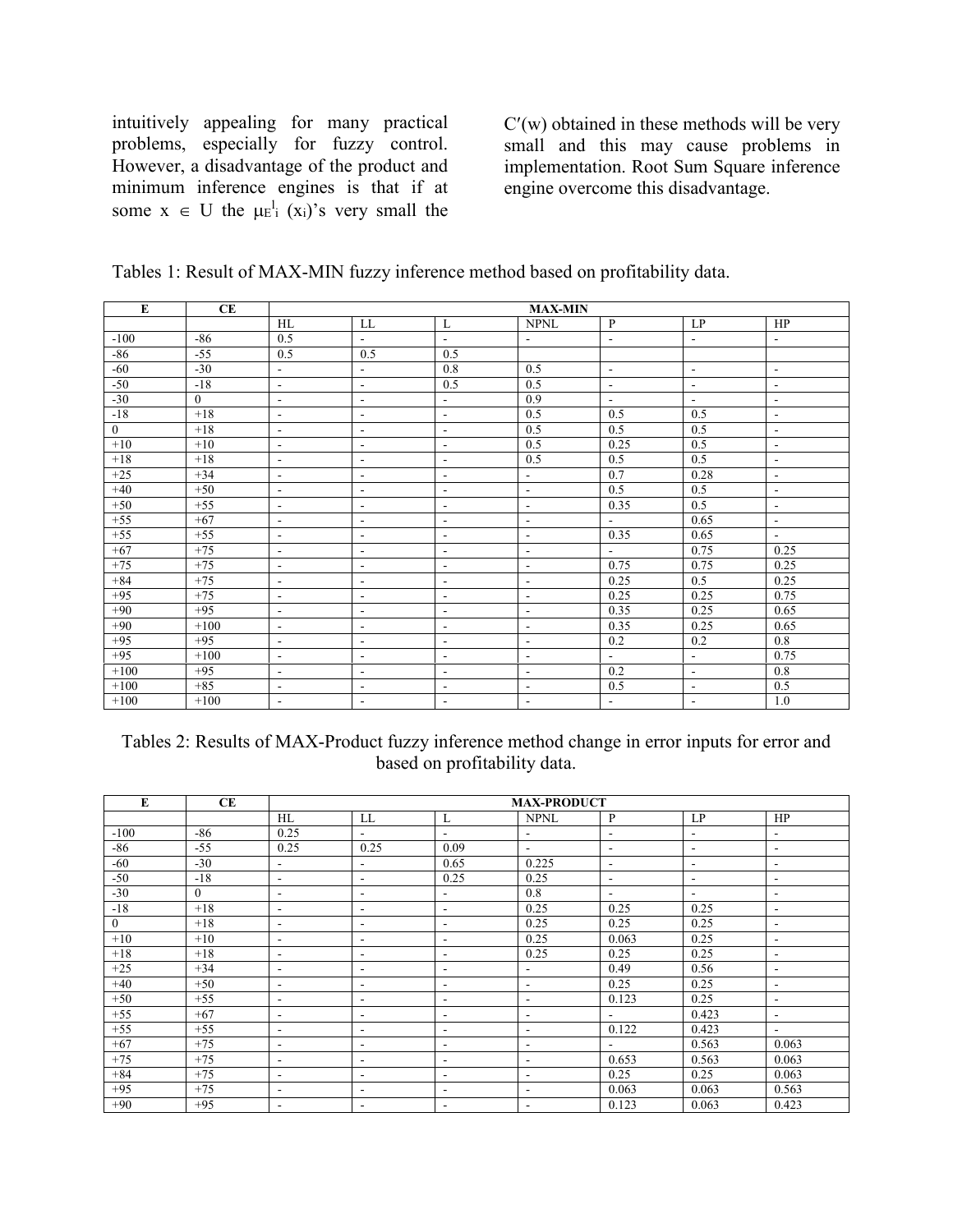| $+90$  | $+100$ | - | $\overline{\phantom{0}}$ | . .                      | 0.123                    | 0.123 | 0.423 |
|--------|--------|---|--------------------------|--------------------------|--------------------------|-------|-------|
| $+95$  | $+95$  |   | -                        |                          | 0.04                     | 0.04  | 0.64  |
| $+95$  | $+100$ | - |                          |                          |                          |       | 0.563 |
| $+100$ | $+95$  | - |                          | . .                      | 0.04                     |       | 0.64  |
| $+100$ | $+85$  |   | -                        |                          | 0.25                     |       | 0.25  |
| $+100$ | $+100$ | - | $\overline{\phantom{0}}$ | $\overline{\phantom{a}}$ | $\overline{\phantom{a}}$ | . .   | 1.0   |

Tables 3: Results of Root Sum Square (RSS) fuzzy inference method based on profitability data.

| ${\bf E}$    | CE             |                          | <b>ROOT SUM SQUARE</b>       |                          |                          |                          |                          |                          |
|--------------|----------------|--------------------------|------------------------------|--------------------------|--------------------------|--------------------------|--------------------------|--------------------------|
|              |                | HL                       | LL                           | L                        | <b>NPNL</b>              | P                        | LP                       | HP                       |
| $-100$       | $-86$          | 0.701                    | $\blacksquare$               | $\blacksquare$           | $\blacksquare$           | $\blacksquare$           | $\blacksquare$           | $\overline{\phantom{a}}$ |
| $-86$        | $-55$          | 0.6                      | 0.5                          | 0.3                      | $\sim$                   | $\blacksquare$           | $\blacksquare$           | $\overline{\phantom{a}}$ |
| $-60$        | $-30$          | $\blacksquare$           | $\qquad \qquad \blacksquare$ | 0.943                    | 0.447                    | $\blacksquare$           | $\overline{\phantom{a}}$ | $\overline{\phantom{a}}$ |
| $-50$        | $-18$          | $\blacksquare$           | $\blacksquare$               | 0.79                     | 0.707                    | $\blacksquare$           | $\blacksquare$           | $\blacksquare$           |
| $-30$        | $\overline{0}$ | $\blacksquare$           | $\blacksquare$               | $\overline{\phantom{a}}$ | 1.0295                   | $\sim$                   | $\sim$                   | $\blacksquare$           |
| $-18$        | $+18$          | $\sim$                   | $\overline{\phantom{a}}$     | $\blacksquare$           | 0.707                    | 0.707                    | 0.707                    | $\overline{\phantom{a}}$ |
| $\mathbf{0}$ | $+18$          | $\overline{\phantom{a}}$ | $\overline{\phantom{a}}$     | $\overline{\phantom{a}}$ | 0.5                      | 0.707                    | 0.5                      | $\overline{\phantom{a}}$ |
| $+10$        | $+10$          | $\sim$                   | $\overline{\phantom{a}}$     | $\blacksquare$           | 0.5                      | 0.353                    | 0.5                      | $\overline{\phantom{a}}$ |
| $+18$        | $+18$          | $\blacksquare$           | $\overline{\phantom{m}}$     | $\overline{\phantom{a}}$ | 0.5                      | 0.707                    | 0.5                      | $\overline{\phantom{a}}$ |
| $+25$        | $+34$          | $\sim$                   | $\overline{\phantom{a}}$     | $\blacksquare$           | $\overline{\phantom{a}}$ | 0.7                      | 0.28                     | $\overline{\phantom{a}}$ |
| $+40$        | $+50$          | $\overline{\phantom{a}}$ | $\overline{\phantom{a}}$     | $\overline{\phantom{a}}$ | $\overline{\phantom{a}}$ | 0.5                      | 0.574                    | $\overline{\phantom{a}}$ |
| $+50$        | $+55$          | $\blacksquare$           | $\blacksquare$               | $\blacksquare$           | $\overline{\phantom{a}}$ | 0.35                     | 0.789                    | $\blacksquare$           |
| $+55$        | $+67$          | $\blacksquare$           | $\overline{\phantom{a}}$     | $\blacksquare$           | $\blacksquare$           | $\sim$                   | 0.738                    | $\overline{\phantom{a}}$ |
| $+55$        | $+55$          | $\overline{\phantom{a}}$ | $\overline{\phantom{a}}$     | $\overline{\phantom{a}}$ | $\overline{\phantom{a}}$ | 0.35                     | 0.805                    | $\blacksquare$           |
| $+67$        | $+75$          | $\overline{\phantom{a}}$ | $\overline{\phantom{a}}$     | $\overline{\phantom{a}}$ | $\blacksquare$           | $\overline{\phantom{a}}$ | 0.75                     | 0.25                     |
| $+75$        | $+75$          | $\blacksquare$           | $\overline{\phantom{a}}$     | $\blacksquare$           | $\blacksquare$           | 0.75                     | 0.75                     | 0.35                     |
| $+84$        | $+75$          | $\blacksquare$           | $\overline{\phantom{m}}$     | $\overline{\phantom{a}}$ | $\overline{a}$           | 0.5                      | 0.5                      | 0.35                     |
| $+95$        | $+75$          | $\overline{\phantom{a}}$ | $\overline{\phantom{a}}$     | $\blacksquare$           | $\blacksquare$           | 0.25                     | 0.25                     | 1.09                     |
| $+90$        | $+95$          | $\blacksquare$           | $\overline{\phantom{a}}$     | $\overline{\phantom{a}}$ | $\overline{\phantom{a}}$ | 0.35                     | 0.25                     | 0.739                    |
| $+90$        | $+100$         | $\blacksquare$           | $\overline{\phantom{a}}$     | $\blacksquare$           | $\overline{\phantom{a}}$ | 0.35                     | 0.35                     | 0.739                    |
| $+95$        | $+95$          | $\overline{\phantom{a}}$ | $\overline{\phantom{a}}$     | $\overline{\phantom{a}}$ | $\overline{a}$           | $0.2^{\circ}$            | 0.2                      | 0.82                     |
| $+95$        | $+100$         | $\overline{\phantom{a}}$ | ٠                            | $\blacksquare$           | $\overline{\phantom{a}}$ | $\sim$                   | $\blacksquare$           | 1.09                     |
| $+100$       | $+95$          | $\blacksquare$           | $\overline{\phantom{a}}$     | $\blacksquare$           | $\blacksquare$           | 0.2                      | $\sim$                   | 0.8                      |
| $+100$       | $+85$          | $\overline{\phantom{a}}$ | $\overline{\phantom{a}}$     | $\blacksquare$           | $\overline{\phantom{a}}$ | 0.5                      | $\blacksquare$           | 0.5                      |
| $+100$       | $+100$         | $\overline{\phantom{0}}$ | $\overline{\phantom{a}}$     | $\blacksquare$           | $\overline{\phantom{a}}$ | $\blacksquare$           | $\overline{\phantom{a}}$ | 1.0                      |

Table 4: Comparison of product, minimum and root sum square inference engines based on 2 inputs, +95 and + 95 for error and change in error in profitability control.

|                           |      |      | Low Profit $(P)$ Profit $(P)$ High Profit $(HP)$ |
|---------------------------|------|------|--------------------------------------------------|
| Max-Product Inference     | 0.04 | 0.04 | 0.64                                             |
| Max-Min Inference         | 02   |      | 08                                               |
| Root Sum Square Inference | 0.2  |      | 0.82                                             |

Table 5: Comparison of product, minimum and root sum square inference engines based on 2 inputs, -86 and -55 for error and change in error in profitability control.

|                           | High Loss (HL) | Low Loss $(LL)$ | Loss (L |
|---------------------------|----------------|-----------------|---------|
| Max-Product Inference     | 0.25           | 0.25            | 0 09    |
| Max-Min Inference         | 0.5            |                 |         |
| Root Sum Square Inference | 0.6            |                 |         |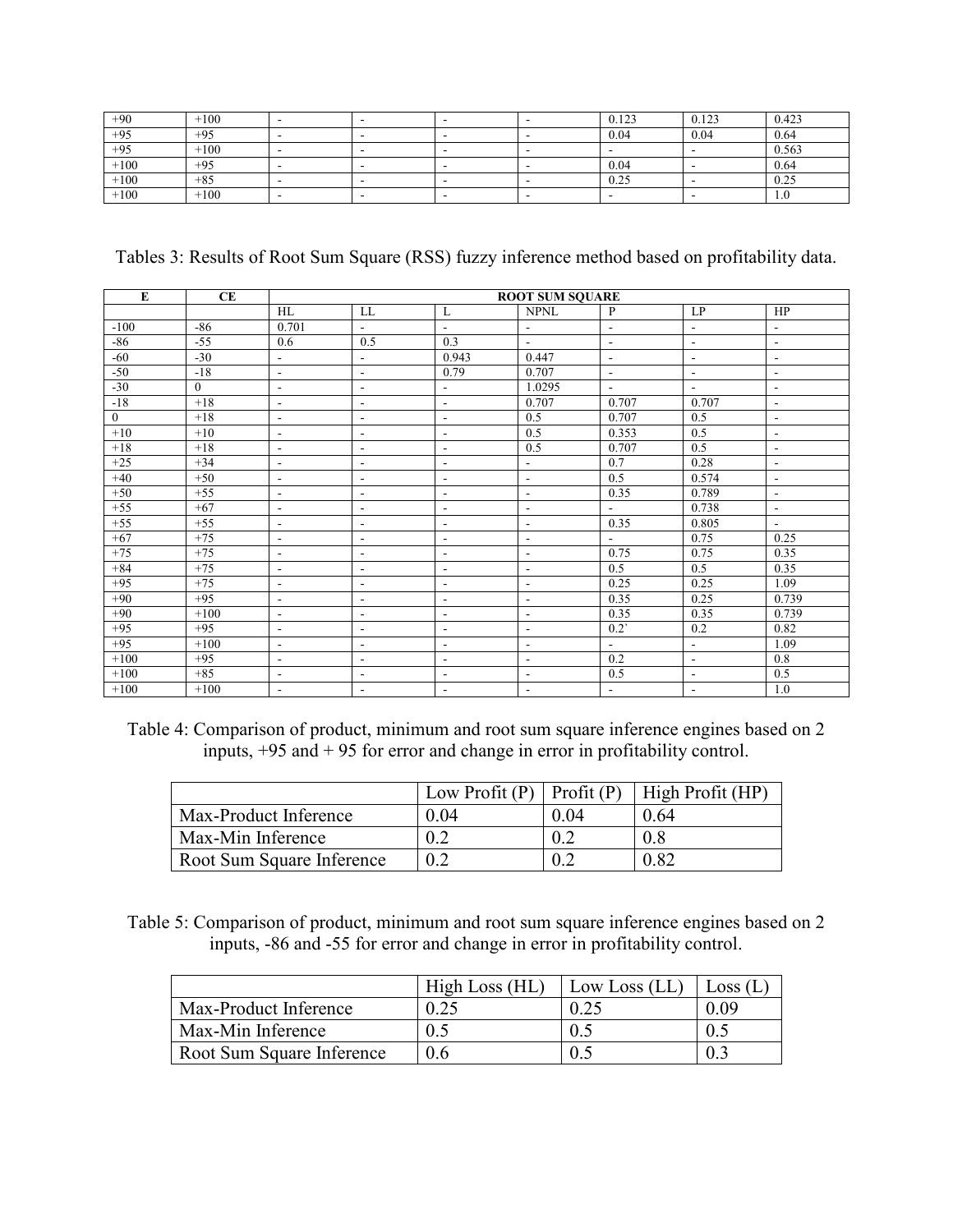From the Tables 1, 2, and 3, we have the following observations: (i) If the membership value of the IF part at points E(x) and CE(x) is small (say,  $(\mu_{MF} < 0.5)$ , then the product inference engine gives the values of 0.123 and 0.25 for profit and low profit respectively, indicating a very small membership function values. Max- Min inference engines gives the values of 0.2 and 0.2 for profit and low profit respectively, indicating a small membership values. Root sum square gives the values of 0.2 and 0.2 for profit and low profit respectively, also showing a small membership values. (ii) If the membership value of the IF parts at points  $E(x)$  and  $CE(x)$  is large (say, ( $\mu_{MF}$ )  $>0.5$ ), then the product inference engine gives the values of 0.64 high profit, ax-Min inference engines gives the values of 0.8 for high profit and Root sum square gives the values of 0.82 high profit. From (ii) it is observed that, RSS inference engine gives largest output membership function, while the product inference engine gives the smallest output membership function in this case; minimum inference engine is in between.

 Table 4 shows the comparison of the three inference engine methods, product, minimum and RSS based on inputs, error and change in error selected at +95 and +95 derive from profitability control data. The result indicates that, product inference engine gives the values of 0.04 and 0.04 for profit and low profit respectively and a high profit with 0.64 values. This indicates a very small output membership function values for profit and low profit and a large output membership value for high profit. Max- Min inference engine gives the values 0.2, 0.2 and 0.8 for profit, low profit and high profit respectively. The result indicates a small output membership values for profit and low profit and a larger output membership

function for high profit. Whereas root sum square gives the values of 0.2, 0.2 and 0.82 for profit low profit and high profit respectively. This result presents small values output membership for profit and low profit and the largest membership value for high profit. Considering the high profit (HP) situation in the three fuzzy inference techniques, RSS inference engine gives largest output membership function of 0.82; minimum inference engine gives 8.0 value, while the product inference engine gives the smallest output membership function of 0.64. Table 5 shows the comparison of the three inference engine methods, product, minimum and RSS based on inputs, error and change in error selected at -86 and -55 derive from profitability control data. Result indicates that RSS fuzzy inference engine method gives the largest output membership value of 0.6 for high loss and very small membership function value of 0.25 is indicated for high loss in the case of product inference engine. While, max-min method has the value of 0.5 for high loss. The overall results present the fact that root sum square has the largest output membership function values; max-product inference engine has the smallest output membership function values, while Max-min is in between.

 The plot of output membership functions  $(\mu_{\text{outputMF}}(CW))$  using the Product, Max Min and Root Sum Square inference engines for error and change in error selected in Table 4 for high profit for  $(\mu_{MF} \ge 0.5)$  case is shown in Figure 3. While Figure 4 shows the plot of output membership functions  $(\mu_{\text{outputMF}}(CW))$  using the Product, Max Min and Root Sum Square inference engines for error and change in error selected in Table 4 for profit for  $(\mu_{MF} \le 0.5)$  case. The plot of output membership functions  $(\mu_{\text{outputMF}}(CW))$  using the Product, Max Min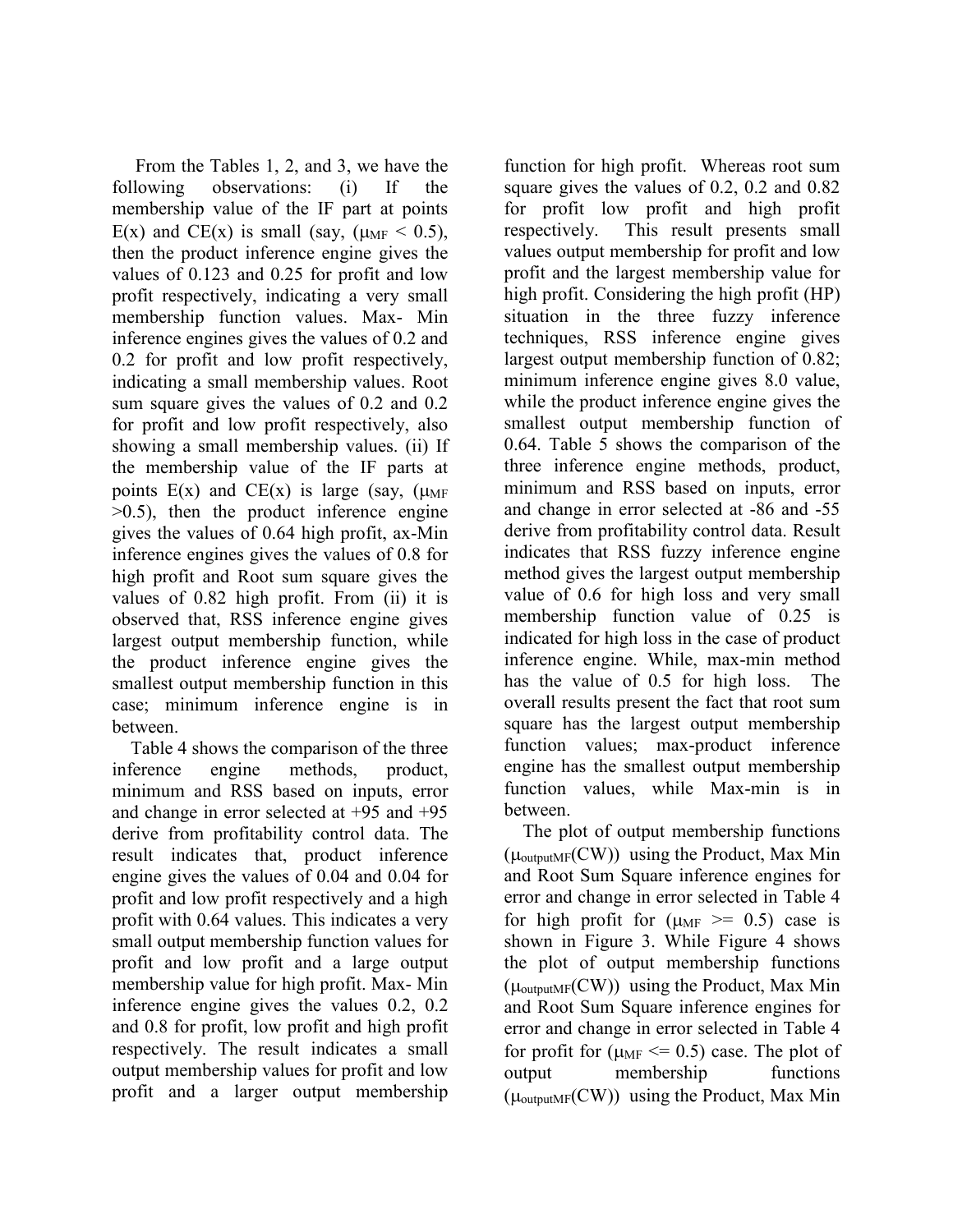and Root Sum Square inference engines for error and change in error selected in Table 5 for high loss and loss for ( $\mu_{MF}$  >= 0.5) and  $(\mu_{MF} \leq 0.5)$  cases are shown in Figures 5 and 6 respectively.



Fig. 3: Output membership functions using the product, minimum and root sum square inference engines for the  $\mu(x, y) \ge 0.5$  case in Table 4.



Fig. 4: Output membership functions using the product, minimum and root sum square inference engines for the  $\mu(x, y) \le 0.5$  case in Table 4.

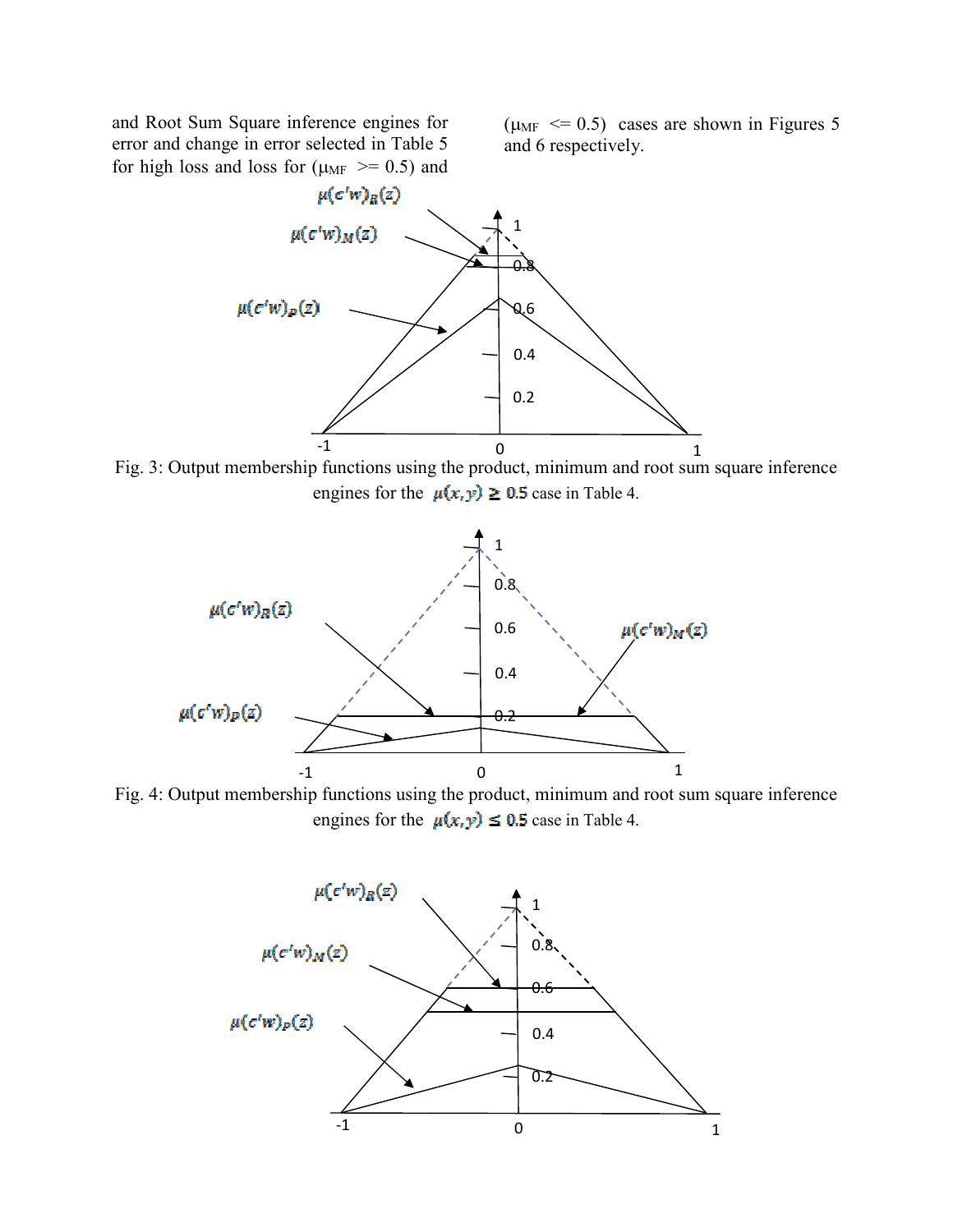Fig. 5: Output membership functions using the product, minimum and root sum square inference engines for the  $\mu(x, y) \ge 0.5$  case in Table 5.



Fig. 6: Output membership functions using the product, minimum and root sum square inference engines for the  $\mu(x, y) \leq 0.5$  case in Table 5.

#### **Conclusion**

.

 This paper presents a comparative analysis of three fuzzy inference engines, max-product, max-min and root sum in fuzzy controllers which can be used to implement FIS systems in profitability control. The presented results shows that RSS inference engine gives largest output membership function, while the product inference engine gives the smallest output membership function in this case; minimum

inference engine is in between. This suggests that root sum square inference engine is one of the most promising strategies in profitability control. Our future work will focus on the comparison and implementation of more inference mechanisms such as Lukasiewicz, Zadeh and Dienes-Rescher using profitability data. Also the definition of other types of Membership Functions is also needed

# **References**

**\_\_\_\_\_\_\_\_\_\_\_\_\_\_\_\_\_\_\_\_\_\_\_\_\_\_\_\_\_\_\_\_\_\_\_\_\_\_\_\_\_\_\_\_\_\_\_\_\_\_\_\_\_\_\_\_\_\_\_\_\_\_\_\_\_\_\_\_\_\_\_\_\_\_\_\_\_\_** 

- [1] Zedeh, L.A. (1965), Fuzzy sets, Information and Control, 1965.
- [2] Sugeno, M and Kang, G. T. (1998), Structure identification of fuzzy model. Fuzzy sets and systems, 1998.
- [3] Kosko, B. (1991), Neutral networks and fuzzy systems: a dynamic systems approach. Prentice Hall, Upper Saddle River, NJ, 1991.
- [4] Lee, C.C. (1995), Fuzzy logic in control systems: fuzzy logic controller- part1 & part ll". IEEE Trans Systems, Man, and Cybernetics, 1995.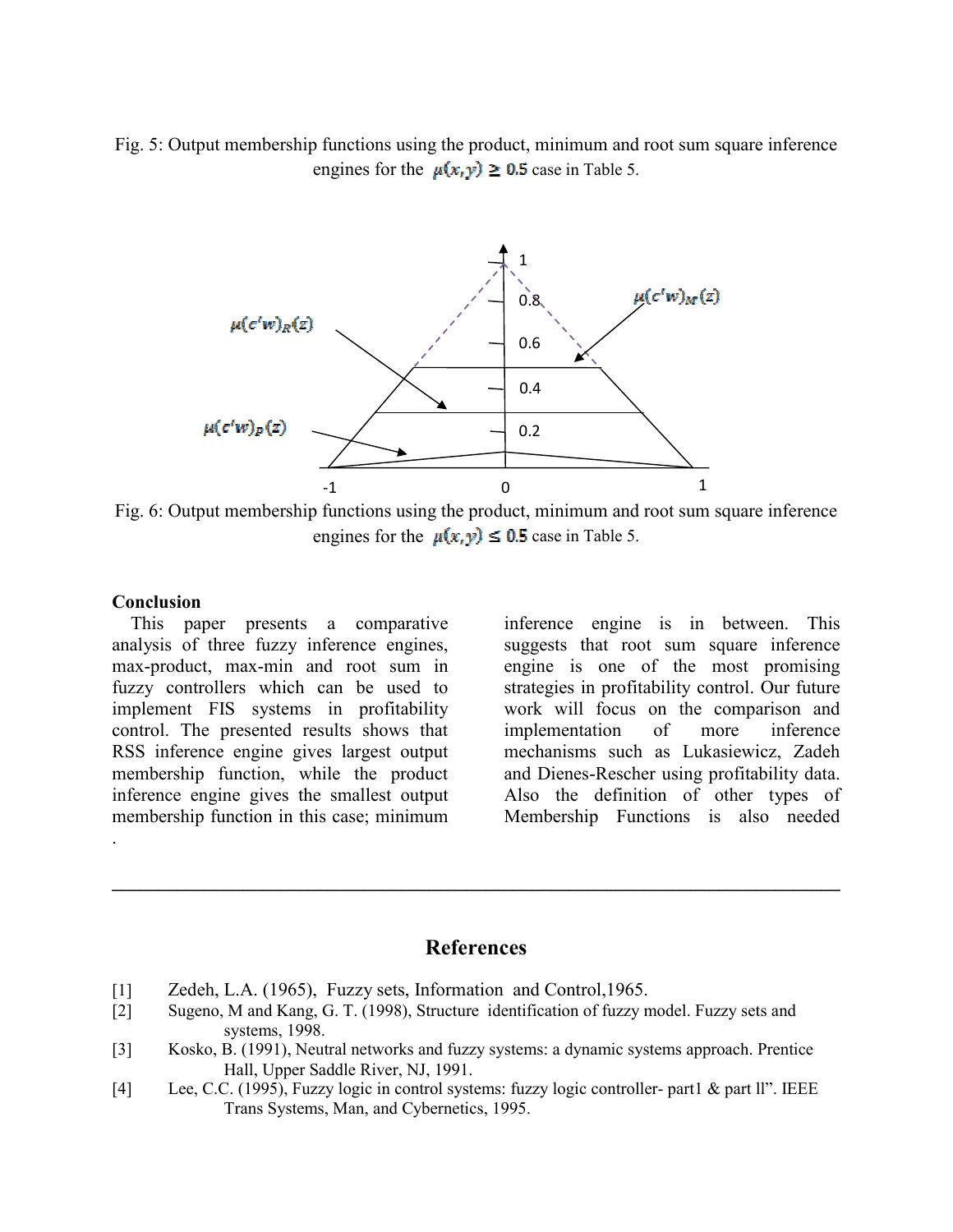- [5] Baturone, I., Barriga, A., Sánchez-Solano, S., Jiménez, C., López (2000), Microelectronic design of fuzzy logic-based systems. Publisher: Boca Ratón, EUA : CRC Press 2000.
- [6] Wang, L.-X. : *A Course in Fuzzy Systems and Control.* Prentice Hall, 1997.
- [7] Umoh, U.A., E.O. Nwachukwu, and O.U. Obot. (2010a) "Fuzzy Inference System for Control of Profitability in a Paper Recycling Plant: Mamdani"s Design Approach". *Pacific Journal of Science and Technology*. 10(2):391-406.
- [8] Hossen, J., Sayeed, S., Yusof, I. and Kalaiarasi, S. M. A (2013), A Framework of Modified Adaptive Fuzzy Inference Engine (MAFIE) and Its Application. International Journal of Computer Information Systems and Industrial Management Applications.ISSN 2150-7988 Volume 5 (2013) pp. 662-670
- [9] Hossen, J., A. Rahman, K. Samsudin, F. Rokhani, S. Sayeed, R. Hasan (2011a), A Novel Modified Adaptive Fuzzy Inference Engine and its Application to Pattern Classification. World Academy of Science, Engineering and Technology 51, 1199-1206.
- [10] Guney, K and Sarikaya, N., (2009), Comparison of Mamdani And Sugeno Fuzzy Inference System Models for Resonant Frequency Calculation of Rectangular Microstrip Antennas. Progress In Electromagnetics Research B, 12, 81–104.
- [11] Valdez, J. M. G, Sandoval, G. L., Garza, A. A., and Castillo, O. (2007), Object Oriented Design and Implementation of an Inference Engine for Fuzzy Systems. Engineering Letters, 15:1, EL\_15\_1\_9, Advance online publication: 15 August 2007.
- [12] Hossen, J., Rahman, A., Samsuddin, K., Rokhani, F., Sayeed, S., Hasan, R (2011b), A Novel Modified Adaptive Fuzzy Inference System and Its Application to Pattern Classification, *World Academy of Science, Engineering and Technology*, Vol. 75, pp. 1201-1207, 2011.
- [13] Oke, S. A., Johnson, A. O., Charles-Owaba, O. E., Oyawale, F. A. and Popoola, I. O. (2006a). Application of Fuzzy Logic Concept to Profitability Quantification in Plastic Recycling. *Pacific Journal of Science and Technology*. 7(2),163-175.
- [14] Oke, S. A., Johnson, A. O., Charles-Owaba,O. E., Oyawale, F. A. and Popoola.I. O. (2006b). A Neuro-Fuzzy Linguistic Approach in Optimizing the Flow Rate of a Plastic Extruder Process. International Journal of Science & Technology 1(2), 115-123.
- [15] Obot, O. U. (2008). Fuzzy rule-base frame work for the management of tropical diseases. Int. Journal of Medical Engineering and Informarics,  $1(1)$ :  $7 - 17$ .
- [16] Umoh, U. A., Nwachukwu, E. O., Obot, O. U., Umoh, A. A. (2012), Fuzzy-neural network model for effective control of profitability in a paper recycling plant. Am. J. Sci. Ind. Res., 2011, 2(4): 552-558.
- [17] Monicka, J. G., Sekhar, N. O. G. and Kumar, K. R., (2011) Performance Evaluation of Membership Functions on Fuzzy Logic Controlled AC Voltage Controller for Speed Control of Induction Motor Drive, International Journal of Computer Applications (0975 – 8887,)Volume 13– No.5.
- [18] Gupta, N. and Jain, S. K. (2010), Comparative Analysis of Fuzzy Power System Stabilizer Using Different Membership Functions", International Journal of Computer and Electrical Engineering, Vol. 2, No. 2.
- [19] Sánchez–Torrubia, G. and Torres–Blanc, C. (2010), A Mamdani-Type Fuzzy Inference System To Automatically Assess Dijkstra's Algorithm Simulation. International Journal "Information Theories and Applications", 17(1), 35- 100.
- [20] Umoh, U. A., Nwachukwu, E. O., and Obot, O. U., (2010b). Fuzzy Rule-based